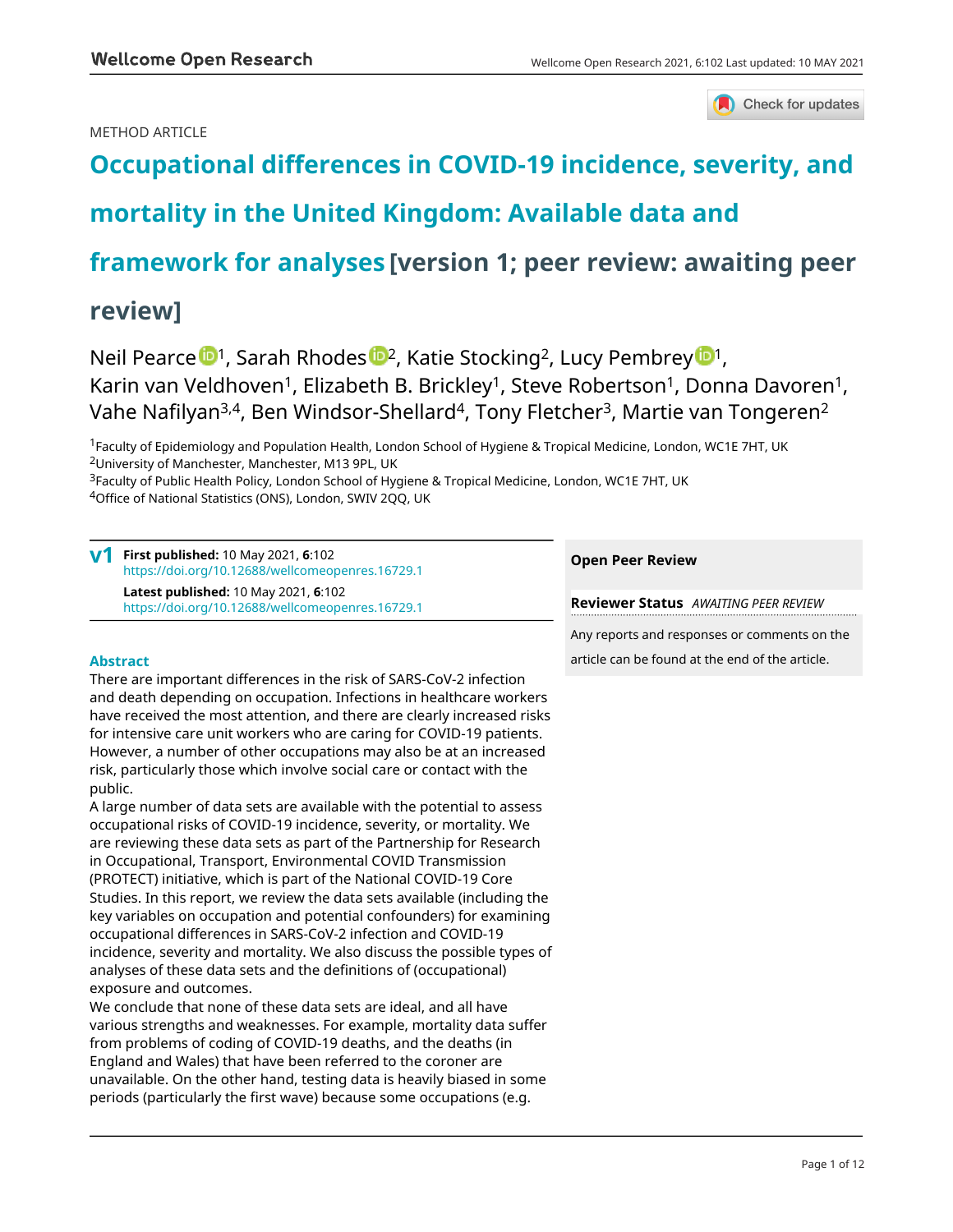healthcare workers) were tested more often than the general population. Random population surveys are, in principle, ideal for estimating population prevalence and incidence, but are also affected by non-response. Thus, any analysis of the risks in a particular occupation or sector (e.g. transport), will require a careful analysis and triangulation of findings across the various available data sets.

# **Keywords**

COVID-19, occupation, epidemiology



This article is included in the [Coronavirus](https://wellcomeopenresearch.org/collections/covid19)

[\(COVID-19\)](https://wellcomeopenresearch.org/collections/covid19) collection.

#### **Corresponding author:** Neil Pearce [\(Neil.Pearce@LSHTM.ac.uk\)](mailto:Neil.Pearce@LSHTM.ac.uk)

**Author roles: Pearce N**: Conceptualization, Funding Acquisition, Methodology, Writing – Original Draft Preparation, Writing – Review & Editing; **Rhodes S**: Methodology, Writing – Original Draft Preparation, Writing – Review & Editing; **Stocking K**: Methodology, Writing – Review & Editing; **Pembrey L**: Methodology, Writing – Review & Editing; **van Veldhoven K**: Methodology, Writing – Review & Editing; **Brickley EB**: Methodology, Writing – Review & Editing; **Robertson S**: Methodology, Writing – Review & Editing; **Davoren D**: Project Administration, Writing – Review & Editing; **Nafilyan V**: Methodology, Writing – Review & Editing; **Windsor-Shellard B**: Methodology, Writing – Review & Editing; **Fletcher T**: Methodology, Writing – Review & Editing; **van Tongeren M**: Funding Acquisition, Methodology, Writing – Original Draft Preparation, Writing – Review & Editing

**Competing interests:** No competing interests were disclosed.

**Grant information:** This work was supported by grants from the United Kingdom Government (HSE 1.11.4.3786) (MvT, NP), the Colt Foundation (CF/05/20) (NP), and the Wellcome Trust (205377) (EBB).

*The funders had no role in study design, data collection and analysis, decision to publish, or preparation of the manuscript.*

**Copyright:** © 2021 Pearce N *et al*. This is an open access article distributed under the terms of the [Creative Commons Attribution License](http://creativecommons.org/licenses/by/4.0/) , which permits unrestricted use, distribution, and reproduction in any medium, provided the original work is properly cited.

**How to cite this article:** Pearce N, Rhodes S, Stocking K *et al.* **Occupational differences in COVID-19 incidence, severity, and mortality in the United Kingdom: Available data and framework for analyses [version 1; peer review: awaiting peer review]** Wellcome Open Research 2021, **6**:102<https://doi.org/10.12688/wellcomeopenres.16729.1>

**First published:** 10 May 2021, **6**:102<https://doi.org/10.12688/wellcomeopenres.16729.1>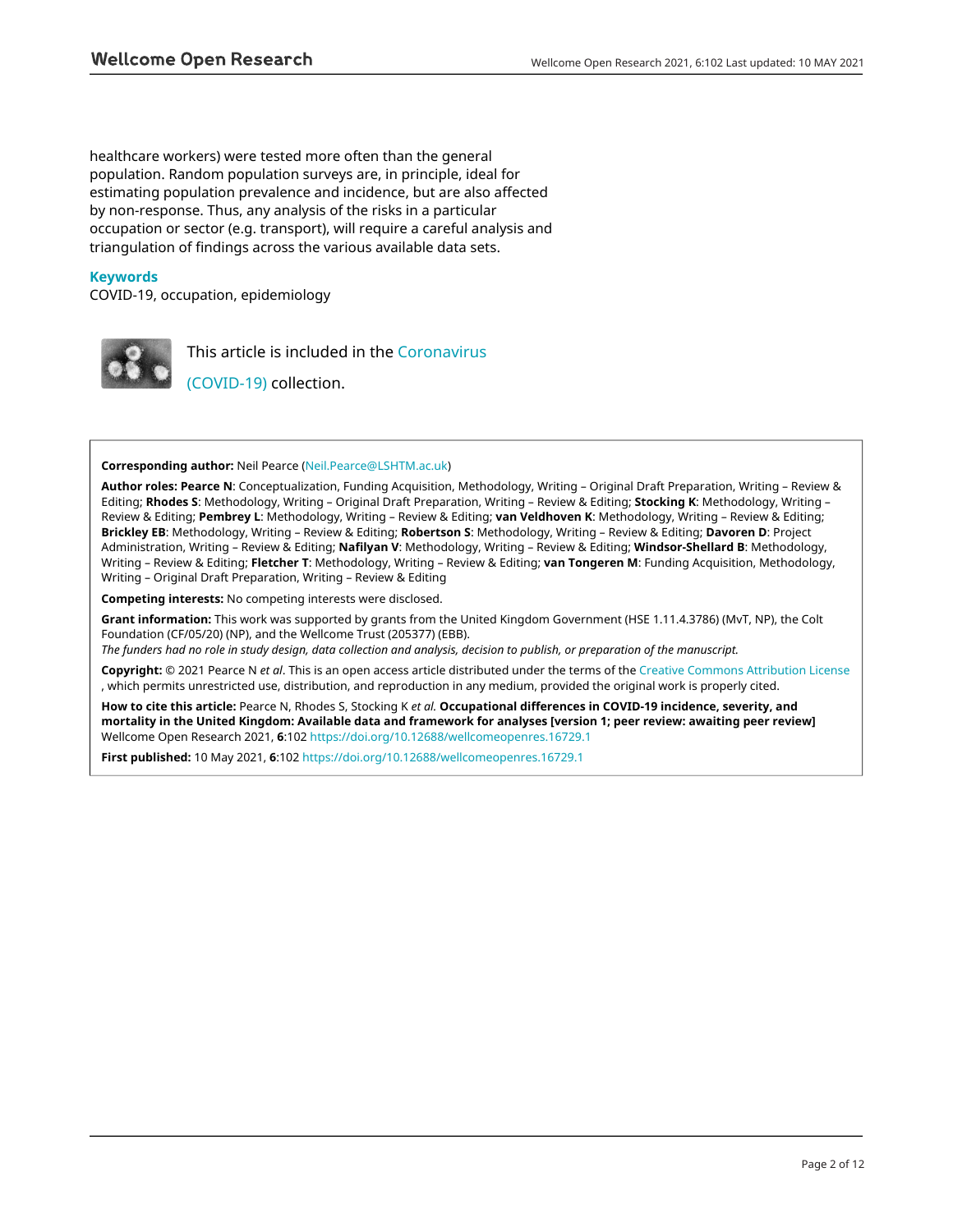# **Introduction**

There are epidemics of SARS-CoV-2 infection throughout most parts of the world<sup>1,2</sup>, and the United Kingdom is currently experiencing particularly high infection and death rates. There are major occupational differences in the risk of  $SARS-CoV-2$  infection and death<sup>3-5</sup>, but there have been relatively few systematic analyses of infection or death rates across different occupation types. There are clearly increased risks for intensive care unit workers who are caring for COVID-19 patients, as well as increased risks for other health and social care workers. However, a number of other occupations may also be at an increased risk, particularly those which involve social care or contact with the public<sup>[5](#page-11-0)</sup>.

A large number of data sets are available to potentially assess occupational risks of COVID-19 incidence, severity, or mortality ([Table 1\)](#page-3-0). We are reviewing these data sets as part of the Partnership for Research in Occupational, Transport, Environmental COVID Transmission [\(PROTECT\)](https://sites.manchester.ac.uk/covid19-national-project/) initiative, part of the [National COVID-19 Core Studies](https://www.hdruk.ac.uk/covid-19/covid-19-national-core-studies). In this report, we review the available data sets, and in the Discussion, we provide more detail on some of the larger and more relevant data sets available for examining occupational differences in SARS-CoV-2 infection and COVID-19 incidence, severity and mortality. We also discuss the possible types of analyses of these data sets and the definitions of (occupational) exposure and outcomes.

## **Study designs**

# Source population and study population

In any analyses of this type, one may distinguish several populations that are relevant:

- There is a target population to which we wish to draw inferences (e.g. all people in the UK, all people on the planet)
- There is a source population which is used as the source of participants for a particular study (e.g. everyone living in the UK aged 20–64 and in employment)
- There is a (perhaps smaller) study population (i.e. the group of people who actually take part in the study, with some of the source population not taking part either due to selection by the investigators, or self-selection (i.e. non-response))

Since the focus is on occupational exposure to COVID-19, the focus of almost all analyses will be on the working age population and will usually be restricted to those who were in employment at the beginning of the pandemic on 11 March 2020[6](#page-11-0) . In data sets such as the Office of National Statistics (ONS) mortality data, the source population is the entire population of England and Wales (aged 20–64 and in employment at the beginning of the pandemic, and with an occupation recorded). In other data sets, e.g. UK Biobank, the source population is the entire population of England and Wales, aged 40–69 years and living in the UK in 2006, and

who have not emigrated subsequently; the study population is those who actually took part in the survey (response rate  $= 5.5\%$ ).

# Cohort data

Cohort data includes national mortality data (ONS data), cohorts based on Electronic Health Records (EHRs) such as Open-Safely, as well as population cohorts such as UK Biobank and many others (this data is being integrated and standardised, to the extent possible, by the Longitudinal Health Core Study, and the Data and Connectivity Core Study ([National](https://www.hdruk.ac.uk/covid-19/covid-19-national-core-studies)  [COVID-19 Core Studies\)](https://www.hdruk.ac.uk/covid-19/covid-19-national-core-studies)). Most cohorts have, or will have, linked mortality data. Many also have SARS-CoV-2 testing data, either as a single test, as a series of repeated test results, or self-reported tests and symptoms. Some also have hospitalization data.

# Case-control data

In some instances, case-control studies can be nested within cohorts, or can be conducted as 'stand-alone' studies. One par-ticular instance of this is the test-negative design<sup>[7,8](#page-11-0)</sup>. It has been proposed that this is used for COVID-19 research for populations in which not everyone has been tested. The logic is that there are many individual factors (health seeking behaviour, access to transport, etc.) which may influence someone's ability to get tested. Thus, if we compare those who test positive with general population control samples, there may be considerable bias. When the test-negative design<sup>[7,8](#page-11-0)</sup> is applied to COVID-19, people who are tested are given the questionnaire on risk factors (or we obtain risk factor information some other way), and we then compare those who test positive with those who test negative. If everyone in the study population is tested (i.e. a comprehensive investigation), then this is essentially a cross-sectional study. However, in cases where not everyone is tested, then we compare the test-positives with the test-negatives. It should be noted that people may be tested because they have symptoms, and therefore those who test negative may have a different respiratory infection. Thus, when we compare these two groups, we can learn about risk factors that are specific for SARS-CoV-2 (rather than respiratory infections in general). We can learn even more if we can also give a questionnaire to an additional carefully selected control person who was not symptomatic and therefore not tested. By comparing the test-positives with their controls, we can learn about risk factors for SARS-CoV-2, and by comparing the test-negatives with their controls, we can learn about risk factors for other respiratory infections. By putting the three sets of analyses together<sup>7</sup>, i.e. test+ves vs test-ves, test+ves vs additional selected controls, test-ves vs population  $controls - using triangulation<sup>9</sup> - we can learn a great deal.$ 

## Cross-sectional data

Cross-sectional surveys include the baseline surveys for cohort studies (e.g. if everyone has a SARS-CoV-2 test at baseline), and 'one-off' outbreak investigations. Essentially, if everyone is only tested once, then usually the study will be crosssectional. Such surveys can be analysed in the same way as a case-control study<sup>10</sup>.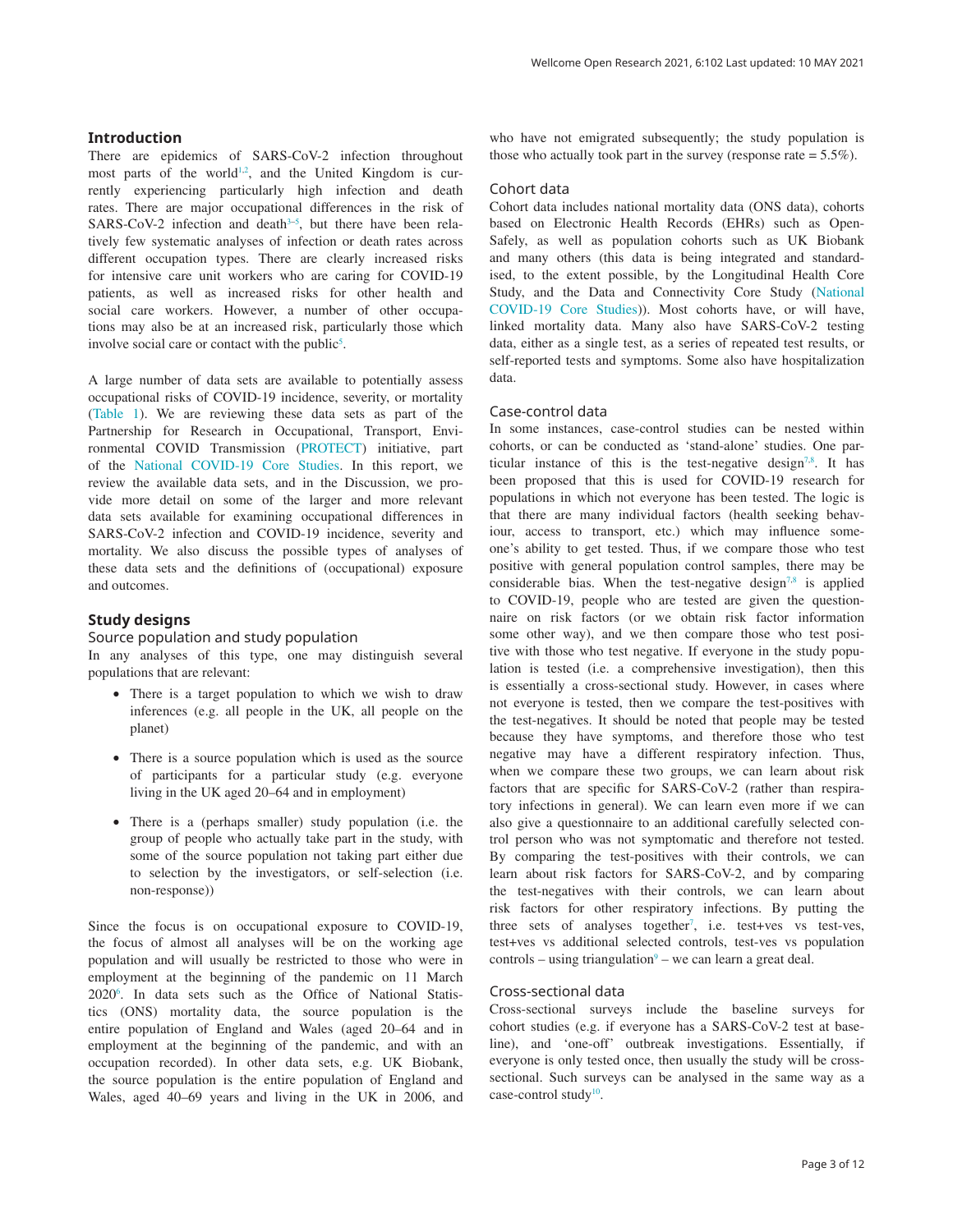<span id="page-3-0"></span>

| Data source                                                               | Occupation data                                                                                                                      | Confounders                                                      | Outcome data                          | <b>Availability to</b><br>researchers? |
|---------------------------------------------------------------------------|--------------------------------------------------------------------------------------------------------------------------------------|------------------------------------------------------------------|---------------------------------------|----------------------------------------|
| Office of National Statistics (ONS) data                                  |                                                                                                                                      |                                                                  |                                       |                                        |
| Denominator: Annual Population Survey<br>Numerator: ONS registered deaths | occupation<br>Current                                                                                                                | Age, sex, residence,<br>deprivation, ethnicity                   | COVID-19 on death<br>certificate      | Yes                                    |
| National Health Service (NHS) data                                        |                                                                                                                                      |                                                                  |                                       |                                        |
| NHS hospitalization data                                                  | $\frac{1}{2}$                                                                                                                        | deprivation, ethnicity<br>Age, sex, residence,                   | COVID-19 admission                    | Yes                                    |
| NHS workplace absence reports                                             | occupation<br>Current                                                                                                                | Unknown                                                          | COVID-19 as cause                     | Yes                                    |
| OpenSafely                                                                | $\stackrel{\circ}{\geq}$                                                                                                             | Age, sex, residence,<br>deprivation, ethnicity,<br>comorbidities | Hospital death from<br>COVID-19       | Yes                                    |
| <b>HSE</b> data                                                           |                                                                                                                                      |                                                                  |                                       |                                        |
| Workplace sickness reports (RIDDOR)                                       | occupation<br>Current                                                                                                                | $\frac{1}{2}$                                                    | COVID-19 as cause                     | Yes                                    |
| Population cohorts                                                        |                                                                                                                                      |                                                                  |                                       |                                        |
| UK Biobank + many others                                                  | Most are using Wellcome COVID-19 questionnaire;<br>includes employment, sector, travel to work<br>employment, sector, travel to work | Multiple                                                         | SARS-CoV-2 positive test              | Yes (UK<br>Biobank)                    |
| Population surveys                                                        |                                                                                                                                      |                                                                  |                                       |                                        |
| ONS Infection Survey                                                      | occupation, working from home, transport<br>Current                                                                                  | geographical identifiers<br>Age, sex, ethnicity,                 | Series of SARS-CoV-2<br>tests         | application<br>Yes, under              |
| Understanding Society                                                     | Employment, work conditions, travel to work - key<br>work sector, industry, 3-digit SOC code.                                        | geographical identifiers<br>Age, sex, ethnicity,                 | SARS-CoV-2 test<br>Symptoms           | Yes                                    |
| Real-time Assessment of Community<br>Transmission<br>(REACT)              | Unknown                                                                                                                              | Yes                                                              | COVID-19 symptoms and<br>test results | Possible                               |
| Apps                                                                      |                                                                                                                                      |                                                                  |                                       |                                        |
| ZOE (King's College)                                                      | Not currently                                                                                                                        | Yes                                                              | COVID-19 symptoms and<br>test results | Possible                               |
| Population testing                                                        |                                                                                                                                      |                                                                  |                                       |                                        |
| Pillar <sub>1</sub>                                                       | $\frac{1}{2}$                                                                                                                        | $\frac{1}{2}$                                                    | SARS-CoV-2 test                       | Possible                               |
| Pillar <sub>2</sub>                                                       | $\stackrel{\circ}{\simeq}$                                                                                                           | $\frac{0}{2}$                                                    | SARS-CoV-2 test                       | Possible                               |
| Test-Trace-Isolate (TTI)                                                  | $\stackrel{\circ}{\simeq}$                                                                                                           | $\frac{1}{2}$                                                    | Close contacts                        | Possible                               |
| <b>HSE/PHE data</b>                                                       |                                                                                                                                      |                                                                  |                                       |                                        |
| Publica Health England (PHE) outbreak<br>investigations <sup>11</sup>     | occupation and exposures<br>Current                                                                                                  | Age, sex, residence,<br>deprivation, ethnicity                   | SARS-CoV-2 test                       | Yes                                    |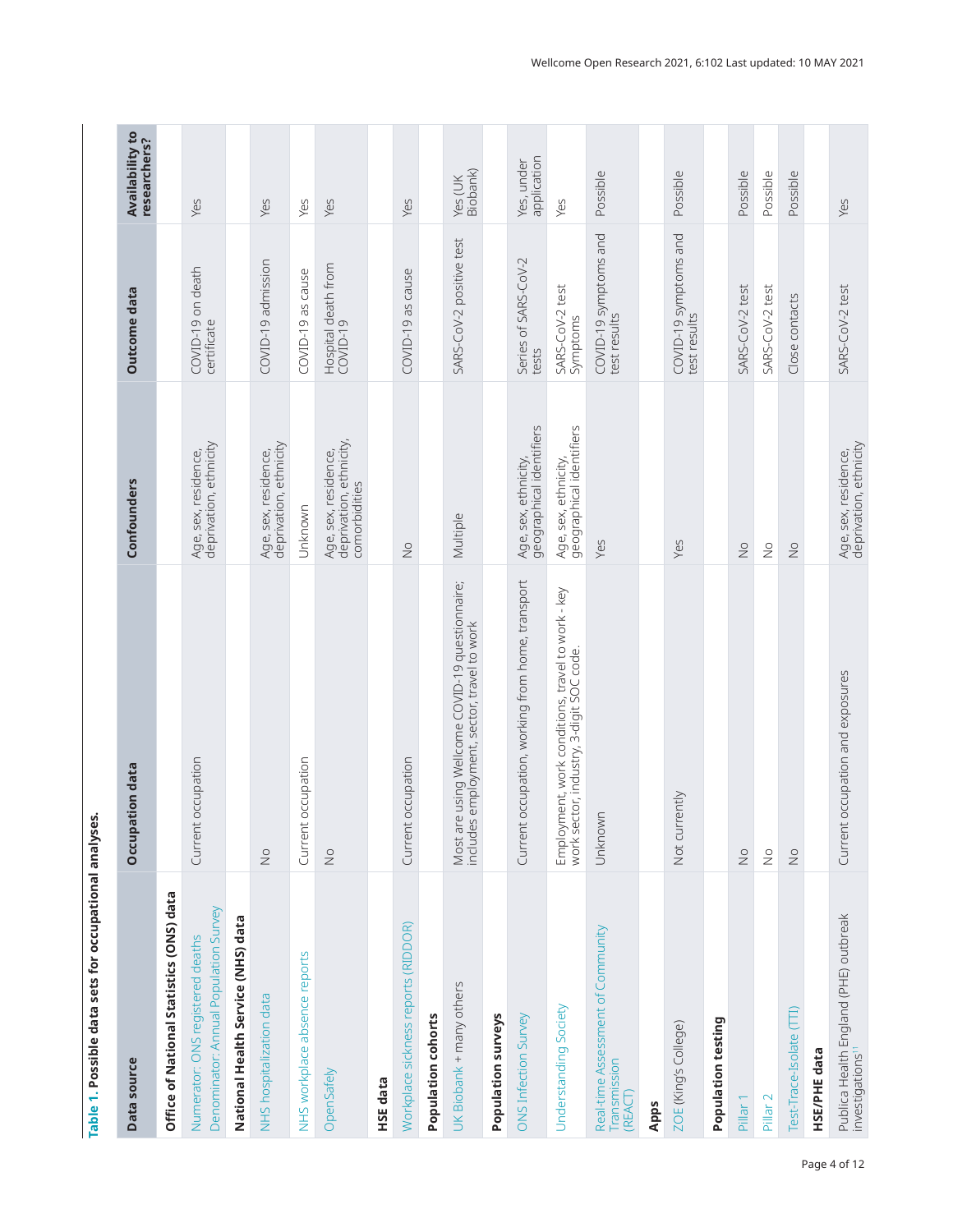The outcome data will vary according to the data set under analysis. It can include measures of SARS-CoV-2 infection (symptoms, positive test results), severity (hospitalisation, intensive care unit (ICU) admission) or mortality (COVID-19-related death, excess mortality). In most analyses one would take the first positive test result by reverse transcription polymerase chain reaction (RT-PCR) or serology as an outcome. One would only consider multiple positive test results in the same person if it were considered that these involved different infections.

There are a number of different classification methods for symptoms<sup>12</sup>, for example, the 'any symptom that could be caused by Coronavirus' definition applied by Understanding Society<sup>13</sup>. Other methods include focussing on three key symptoms<sup>14</sup> or applying a prediction model<sup>15</sup>.

There are also a number of ways to classify death from COVID-19[16,](#page-11-0) for example, some methods include those where COVID-19 is mentioned on the death certificate<sup>17</sup>, whereas others classify them as, 'any death within 28 days of a positive test', as seen on the [GOV.UK](https://coronavirus.data.gov.uk/details/deaths) website.

# **Exposure variables**

The analyses described in this document focus on the relationship between occupation and work-related risk factors and health outcomes. An ideal investigation into the risk of transmission and infection in the workplace would include data that indicates the (likelihood of) exposure to infected people. However, this is virtually impossible, perhaps with the exception of healthcare staff working in COVID-19 wards. Hence, markers for the risk of exposure in groups of workers (rather than individuals) will need to be developed. In occupational epidemiological studies, different methodologies have been used to assess exposures to hazardous agents (or markers of exposure) in workplaces. Ideally, exposure is assessed quantitatively based on measurements of the environments. This is extremely challenging for SARS-CoV-2 due to the transient nature of the exposure. One possible option for future research may be to measure SARS-CoV-2 in sewage waste from workplaces, in order to determine if infections are occurring, and some trials are ongoing<sup>18</sup>. However, such data are unlikely to be widely available, and it will not be possible to use such data to distinguish between the exposure of individual workers within the same workplace.

## Occupational questionnaires

Information on occupational risk factors can be collected through questionnaires. Many of the studies and data sources reported in [Table 1](#page-3-0), will include data from questionnaires completed by participants. Unfortunately, the level and detail of occupational information requested in the questionnaires varies widely between the different data sources and studies. Some will have very limited data, e.g. just whether participants are working from home or are furloughed, working hours (e.g. full-time or part-time work), patterns (shift-work), or job security (e.g. zero hours contracts). Further details can be

collected by questionnaires, and an example of a questionnaire which aims to collect data on work-related risk factors is described in *Extended data*[19.](#page-11-0)

## Occupational codes

Analyses of health outcomes, including symptoms, positive tests, hospitalisation, ICU admissions, and deaths for each occupational group is informative. Ideally, occupational data should be collected and analysed using standard occupational classification (SOC), such as [SOC2010](https://www.ons.gov.uk/methodology/classificationsandstandards/standardoccupationalclassificationsoc/soc2010) or [SOC2020](https://www.ons.gov.uk/methodology/classificationsandstandards/standardoccupationalclassificationsoc/soc2020). The use of the SOC will allow better comparison across studies. In this classification, each occupation is given a 4-digit code, but analyses can also be done using just the first digit, first two digits, etc. (see Discussion for 1- and 2-digit SOC codes). Analyses using 4-digit codes may not always be possible due to the size of the study, however, when possible, they may provide very useful information. For example, the first ONS report on COVID-19 deaths and occupation<sup>20</sup> demonstrated that within the broad category of Road Transport Driver (SOC 821), the COVID-19 mortality rate was elevated in bus and taxi drivers, but not in large goods vehicle and van drivers, suggesting that contact with the general public is a risk factor.

3-digit and 4-digit occupational codes can be selected and grouped on the basis of prior knowledge. One example of this is given in the first ONS report<sup>20</sup> (see [Table 2\)](#page-5-0).

Similar analyses have been done grouping healthcare workers and social care workers $17$ .

# Occupational Self-Coding and Automatic Recording (OSCAR)

One barrier for using SOC or other standardised occupational classifications is that they generally require collection of information on job and activities using free text questions, combined with post-hoc coding. This can be very time consuming, although some tools are available that can be used for (semi-)automatic coding e.g. Computer Assisted Structured Coding Tool [\(CASCOT\)](https://warwick.ac.uk/fac/soc/ier/software/cascot). Still, many researchers are not keen to include open-ended and free text questions.

To overcome this problem, an occupational self-coding tool was developed for a study on chronic obstructive pulmonary disease (COPD) using the UK Biobank<sup>20</sup>. Occupational Self-Coding and Automatic Recoding ([OSCAR\)](https://www.lungsatwork.org.uk/publications/occupational-self-coding-and-automatic-recording-oscar-novel-web-based-tool-collect-and) was developed by the authors using the hierarchical structure of the SOC2000 which allows individuals to collect and automatically code their lifetime job histories via a simple decision-tree model<sup>20</sup>.

We are currently modifying OSCAR in order to focus only on recent occupations (e.g. since the beginning of 2020, rather than a full history). In addition, we have developed a more detailed occupational questionnaire as an optional tool in the COVID-[19](#page-11-0) version of OSCAR (see *Extended data*<sup>19</sup>).

# The COVID-19 Job-Exposure-Matrix (JEM)

The SOC codes can also be used in combination with a Job Exposure Matrix (JEM) which we are currently developing. This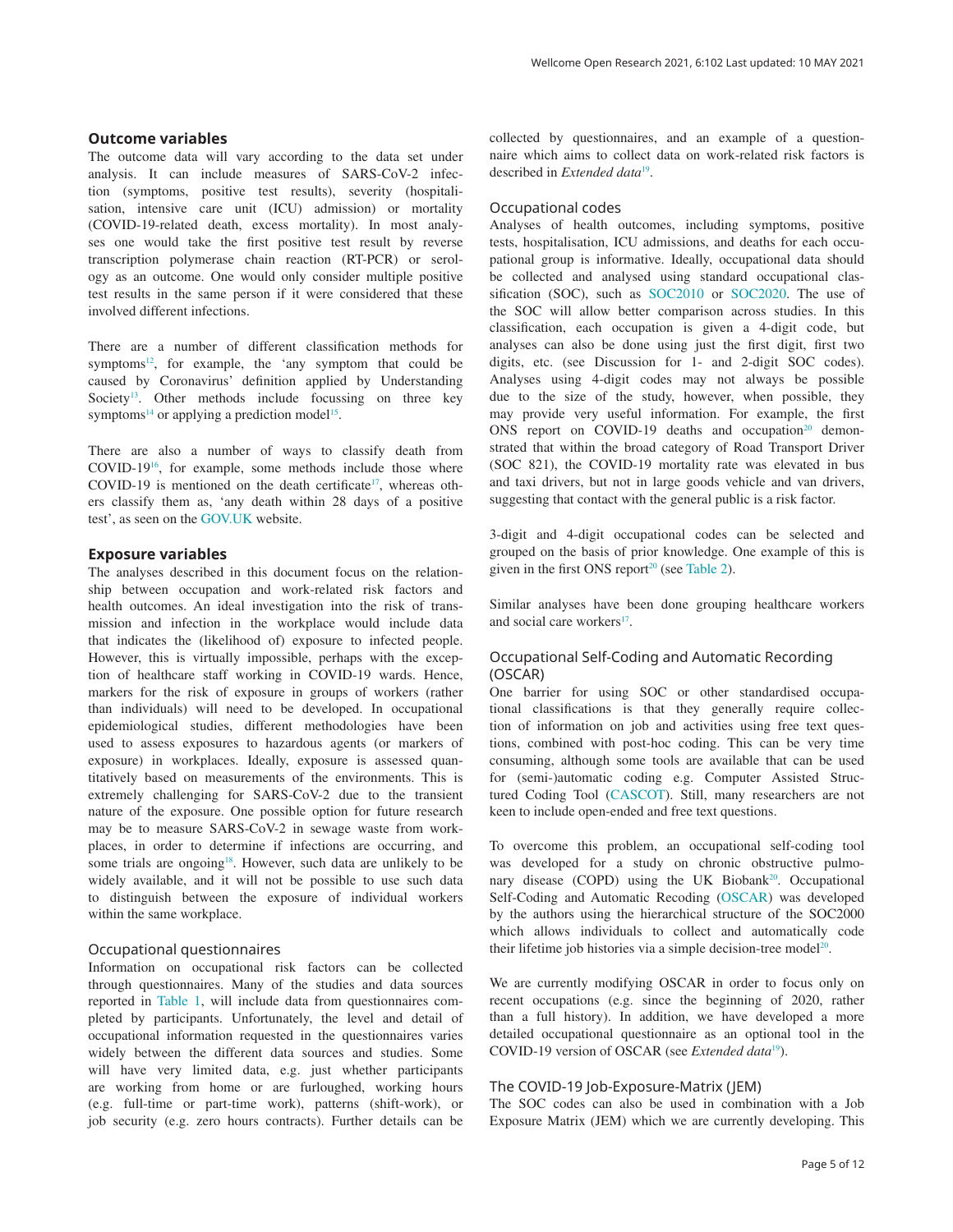| <b>SOC Unit</b><br><b>Group</b> | <b>Occupation</b>                   | <b>Mortality Rate</b><br>per 100,000 | <b>Lower CI</b> | Upper CI |
|---------------------------------|-------------------------------------|--------------------------------------|-----------------|----------|
| 8211                            | Large goods vehicle drivers         | 9.8                                  | 65              | 141      |
| 8212                            | Van drivers                         | 126                                  | 85              | 18.0     |
| 8213                            | Bus and coach drivers               | 264                                  | 171             | 384      |
| 8214                            | Taxi and cab drivers and chauffeurs | 36.4                                 | 28.6            | 45.6     |
|                                 | All men aged 20 to 64 years         | 99                                   | 94              | 104      |

<span id="page-5-0"></span>**Table 2. Age-standardised mortality per 100,000 in selected Standard Occupational Classification (SOC) unit groups.**

approach has been used successfully in many other occupational epidemiological studies based on general population data<sup>21</sup>, where limited data are available on work-related factors. A JEM is basically a table that provides an estimate of exposure for each occupation. Further extensions can be made by including time period or other factors. The exposure estimate can be a dichotomous variable (YES vs NO), an ordinal scale (e.g. low, medium, and high) or a quantitative estimate (e.g. concentration in air). The COVID-19 JEM is being developed in collaboration with researchers in the United Kingdom, The Netherlands, and Denmark. The JEM enables the assessment of risk factors for all 4-digit occupational codes. Risk factors for transmission, included in the JEM are:

- a. Number of adults/adolescents at the same worksite during a typical workday
- b. Contact with adults/adolescents with (or suspected of having) COVID-19
- c. Indirect contact with adults/adolescents at work within the same workday
- d. Location of work: inside or outside
- e. Social distancing among adults/adolescents on the same work floor
- f. Face covering

For each of these dimensions the jobs are classified into:

- $-$  No risk  $(0)$
- Low risk (1)
- Elevated risk (2)
- High risk (3)

Furthermore, the JEM also includes the following estimates:

- 1. Job insecurity: proportion of flexible labour contracts (including zero-hours contracts)
- 2. Migrant workers: proportion of migrant workers

Occupations are classified for each of these factors as follows:  $- 0 (0)$ 

- $-1-10\%$  (1)
- $-11-25\%$  (2)
- $-$  >25\% (3)

The JEM is developed based on a combination of data and expert judgement which are used to classify each occupation, e.g. according to the likelihood/extent of public contact. As the JEM is developed in collaboration with European partners, an international occupational classification system (ISCO) is used, rather than the UK SOC classification. Hence, when completed the JEM will need to be translated into SOC, for which we will use a combination of existing cross-classifications as well as expert judgements.

# **Confounders and effect modifiers**

When considering differences in SARS-CoV-2 and COVID-19 risk in different occupations, the 'standard' confounders include age, sex, ethnicity, deprivation, and region. Some of these factors may be time-varying, and this should ideally be taken into account in the analysis.

## Race/ethnicity

The term 'race' is an artificial construct, and therefore most researchers prefer to use the term 'ethnicity'<sup>22</sup> which is a complex construct that includes biology, history, cultural orientation and practice, language, religion, and lifestyle, all of which can affect health. The UK census reports 18 categories of ethnicity ([Table 3](#page-6-0)). Although it may be necessary to group these 18 categories into two – White and BAME (Black Asian and Minority Ethnic) - when study numbers are small, many object to this categorisation on the basis that there are substantial differences (including experiences of racism as well as cultural, social, economic, historical factors) between the different 'non-White' ethnic groups; thus it is preferable to report study findings separately for each ethnic group if the numbers permit. For example, one recent analysis<sup>23</sup> of COVID-19 infection, hospitalisation, and mortality reported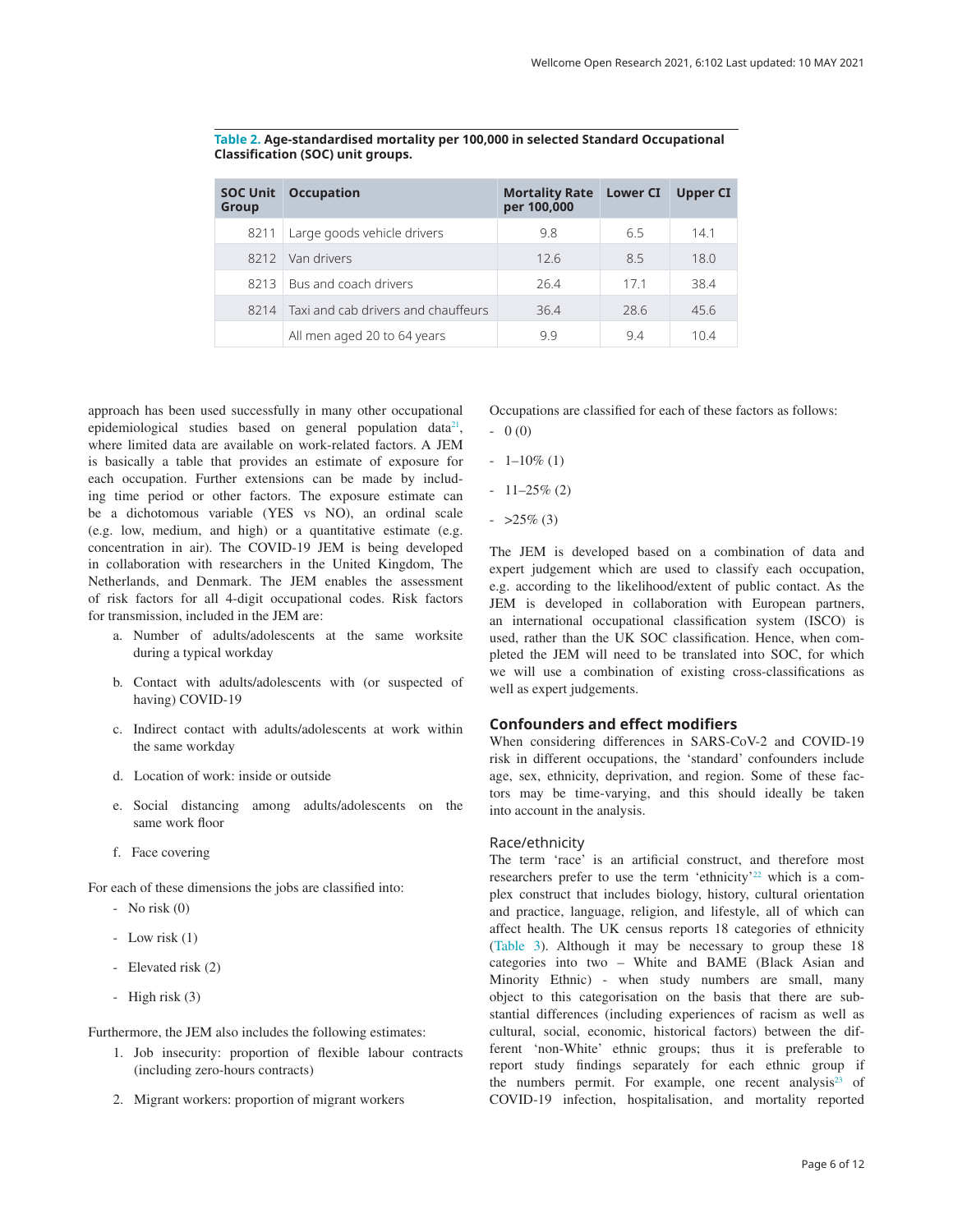#### <span id="page-6-0"></span>**Table 3. Ethnicity information available from the UK censu[s24.](#page-11-0)**

| Code           | <b>Name</b>                                                |
|----------------|------------------------------------------------------------|
| 01             | White: English/Welsh/Scottish/Northern Irish/British       |
| 0 <sub>2</sub> | White <sup>·</sup> Irish                                   |
| 03             | White: Gypsy or Irish Traveller                            |
| 04             | White: Other White                                         |
| 0 <sub>5</sub> | Mixed/multiple ethnic groups: White and Black<br>Caribbean |
| 06             | Mixed/multiple ethnic groups: White and Black African      |
| 07             | Mixed/multiple ethnic groups: White and Asian              |
| 08             | Mixed/multiple ethnic groups: Other Mixed                  |
| 09             | Asian/Asian British: Indian                                |
| 10             | Asian/Asian British: Pakistani                             |
| 11             | Asian/Asian British: Bangladeshi                           |
| 12             | Asian/Asian British: Chinese                               |
| 13             | Asian/Asian British: Other Asian                           |
| 14             | Black/African/Caribbean/Black British: African             |
| 15             | Black/African/Caribbean/Black British: Caribbean           |
| 16             | Black/African/Caribbean/Black British: Other Black         |
| 17             | Other ethnic group: Arab                                   |
| 18             | Other ethnic group: Any other ethnic group                 |
| XX             | No code required                                           |

the findings by separating ethnicities into White (63%), South Asian (6%), Black (2%), Other (2%) and Mixed (1%) with 26% not providing any information on ethnicity.

#### Region

The UK census has 10 categories for regions in England and Wales (Table 4). Each region (with the exception of London) includes a mix of urban and rural residents.

## Deprivation

The UK census has five categories of household deprivation (Table 5).

There are also several potential effect modifiers, including working from home, being furloughed, and the availability and use of personal protective equipment (PPE). All of these may modify the risk of infection, even if remaining in the same job throughout the pandemic.

# **Statistical analyses**

#### Descriptive analyses

All analyses will usually start with similar descriptive analyses, e.g. tables of the characteristics of the study participants.

#### **Table 4. Regional information available from the UK census[24](#page-11-0).**

| Code      | <b>Name</b>              |
|-----------|--------------------------|
| F12000001 | North Fast               |
| F12000002 | North West               |
| F12000003 | Yorkshire and the Humber |
| F12000004 | <b>Fast Midlands</b>     |
| F12000005 | West Midlands            |
| F12000006 | East of England          |
| F12000007 | London                   |
| F12000008 | South East               |
| F12000009 | South West               |
| W92000004 | Wales                    |

## **Table 5. Household deprivation categories in the UK census[24.](#page-11-0)**

| Code           | <b>Name</b>                                |
|----------------|--------------------------------------------|
| 1              | Household is not deprived in any dimension |
| $\mathcal{P}$  | Household is deprived in 1 dimension       |
| 3              | Household is deprived in 2 dimensions      |
| $\overline{4}$ | Household is deprived in 3 dimensions      |
| 5              | Household is deprived in 4 dimensions      |
|                | No code required                           |

Intersectoral approaches may also be used in these descriptive analyses. These will usually be specific to the data set under analysis, so we will not try to establish general principles here.

### Directly age-standardised rates

The main studies that have used directly age-standardised rates are the ONS analyses<sup>[20](#page-11-0)</sup>. These have estimated age-standardised mortality rates (ASMR) standardised to the 2013 European Standard Population. They are described in more detail in the Discussion section.

## Poisson regression (or Cox proportional hazard analyses)

Cohort studies that have more comprehensive data, including data on potential confounders, can be analysed using Poisson regression<sup>25</sup> or the Cox proportional hazards model (they should yield the same results). For each occupational group being considered (see below for how these are defined and compared), we might run the following models if we are specifically investigating occupational exposures, and we wish to adjust for confounders such as ethnicity, deprivation, etc: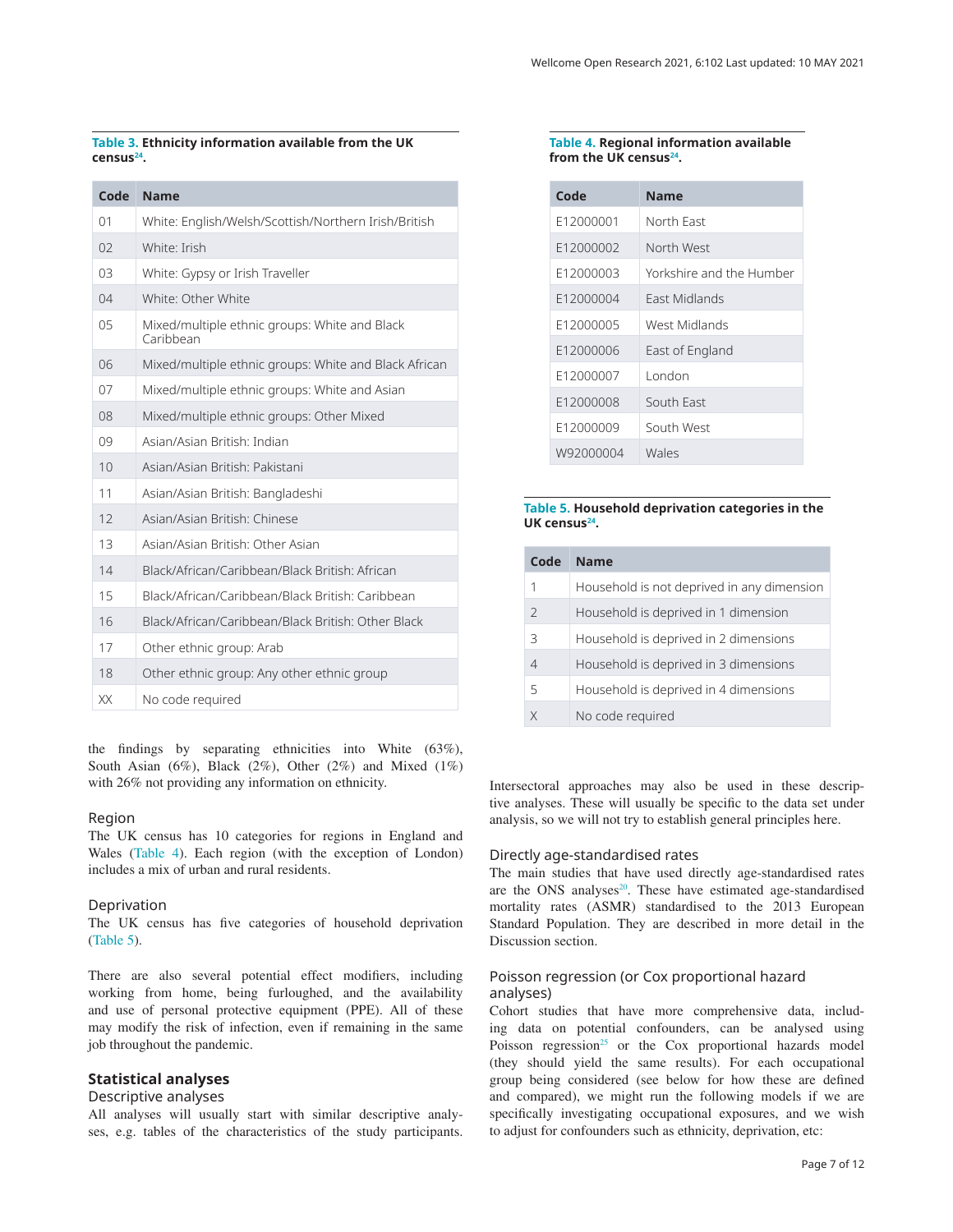| Outcome        | Independent variables                                     |
|----------------|-----------------------------------------------------------|
| COVID-19 death | occupation, age, sex                                      |
| COVID-19 death | occupation, age, sex, ethnicity                           |
| COVID-19 death | occupation, age, sex, deprivation                         |
| COVID-19 death | occupation, age, sex, region                              |
| COVID-19 death | occupation, age, sex, ethnicity, depriva-<br>tion, region |

#### The main aims are to:

- Ascertain which occupations are at greatest risk of COVID-19 and/or death from COVID-19
- Ascertain to what extent these increased risks are explained by confounding by ethnicity, deprivation, or region (this requires a specific causal model because, for example, ethnicity can affect the likelihood of deprivation, etc.)

#### Excess mortality analyses

There is a considerable amount of literature on the use of excess mortality analyses for studying COVID-19 mortality<sup>26</sup>. The rationale is that excess all-cause mortality may, in some instances, be a better measure of the true mortality burden from COVID-19 than is the case for COVID-19-specific mortality, because of the problems of classification of COVID-19 death on death certificates<sup>[1,2](#page-11-0)</sup>. For example, Vandoros $27$  used ONS data on the number of deaths in England and Wales that did not officially involve COVID-19 over the period 2015–2020; they used a difference-in-differences econometric approach to study whether there was a relative increase in deaths not registered as COVID-19-related during the pandemic, compared to a control time period. Results suggest that there were an additional 968 weekly deaths that officially did not involve COVID-19, compared to what would otherwise have been expected. Vandoros concluded that it is possible that some people are dying from COVID-19 without being diagnosed, and/or that there are excess deaths due to other causes resulting from the pandemic.

# Logistic regression

Case-control studies can be analysed using logistic regression<sup>25</sup>. The general modelling strategy is essentially the same as that described for Poisson regression or the Cox proportional hazards model (see above).

## Triangulation of analyses

The idea of 'triangulating' evidence from different methods and data sources has been proposed and used implicitly for decades, often without explicitly describing it as triangulation[9](#page-11-0),[28,29](#page-11-0). The key aspect of triangulation is that it involves comparing results from at least two (but ideally more) methods that have differing key sources of unrelated bias<sup>[9](#page-11-0)</sup>. If evidence from such different epidemiological approaches all point to the same conclusion, this strengthens confidence that that is the correct causal conclusion, particularly when the key sources of bias for some of the approaches predict that the findings would point in opposite directions. The difference between 'epidemiologic triangulation' and the systematic review or meta-analysis of trials or epidemiological studies is that a systematic review seeks similar studies, which are expected to yield similar findings, and hence can be grouped in a meta-analysis to obtain a more precise estimate of an exposure. Epidemiological triangulation, in contrast, looks for different types of studies, which might be expected to yield different findings, because they involve different potential biases, or biases in different directions; this allows one to assess the likely existence or absence of the biases that one might be concerned about in one particular type of study<sup>30</sup>. Triangulation is particularly relevant to analyses of the relationship between COVID-19 and occupation, since the available databases have different strengths and weaknesses, often with biases in different directions. Thus, it is important to compare findings for a particular occupation (e.g. healthcare workers) across different data sets, and to attempt to understand why different analyses may give different results, and what the potential strengths and directions of the biases are in the different data sets.

#### Meta-analysis

Meta-analysis $31$  is a quantitative technique that allows the combination effect measures from multiple studies to increase precision and to allow for an overall summary. Meta-analysis is often accompanied with forest plots<sup>32</sup>, which allow visual comparison of effect measures, to assess consistency and explore variation.

An advantage of analysing multiple data sets using the same general protocol is that there will be consistency in terms of the chosen outcome measures, the summary measures used, the format of the occupation variables, and the confounders adjusted for. However, in this context meta-analysis must be approached very cautiously because of the complex heterogeneity among the data sets in terms of the methods of data-collection, outcome measures, time periods covered, and testing strategies.

Occupations can be grouped in many different ways and the comparison of multiple occupation groups will lead to a large number of effect measures that are likely to be unsuitable for meta-analysis. The use of the JEM (see below) will allow us to look at the effect of a small number of key exposure variables related to occupation. Meta-analysis could then be performed on the effect measures related to these exposures.

## Analysis strategy

There is a variety of analysis strategies which are used in analyses of this type, and there is no single 'gold standard' that can be universally applied<sup>33,34</sup>. One possible analysis strategy would involve considering the following contrasts:

- 1-digit occupational groups (either all other occupations, or SOC Group 1, used as the reference)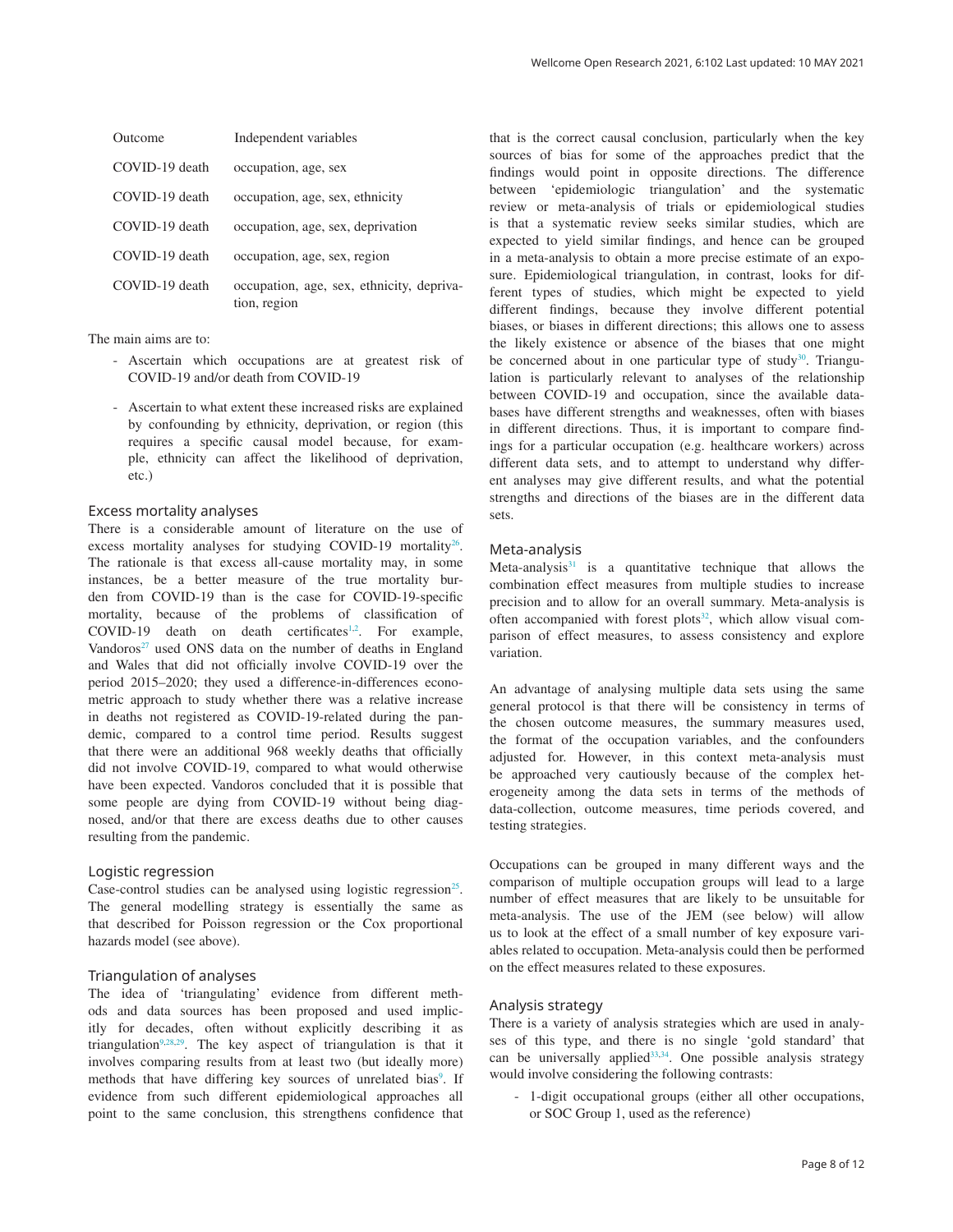- 2-digit occupational analyses (either all other occupations, or SOC Group 1, used as the reference)
- Selected 3-digit and 4-digit occupational groups (either all other occupations, or the relevant 1-digit SOC Group used as the reference)
- JEM (as a continuous or categorical exposure variable)

For each occupational group being considered, when the relevant variables are available, we would run the following Poisson regression models:

| Outcome        | Independent variables                                     |
|----------------|-----------------------------------------------------------|
| COVID-19 death | occupation, age, sex                                      |
| COVID-19 death | occupation, age, sex, ethnicity                           |
| COVID-19 death | occupation, age, sex, deprivation                         |
| COVID-19 death | occupation, age, sex, region                              |
| COVID-19 death | occupation, age, sex, ethnicity, depriva-<br>tion, region |

#### The main aims are to:

- Ascertain which occupations are at greatest risk of COVID-19 and/or death from COVID-19
- Where possible, ascertain to what extent these increased risks are explained by confounding by ethnicity, deprivation, or region

### **Discussion**

In this section we discuss the key data sets associated with this study in further detail.

### ONS mortality data

#### *Study type: cohort*

*Possible analyses: age-standardized rates, Poisson regression, Cox proportional hazards model*

The Office for National Statistics (ONS) has recently published several reports on COVID-19 deaths in the working age population (20–64 years) in England and Wales $20$ . There were high COVID-19 death rates in selected occupations, particularly for men, including high death rates in occupations involving public contact<sup>35,36</sup>. These job types include security guards, taxi drivers and chauffeurs, bus and coach drivers, chefs, sales and retail assistants, and social care workers.

The findings were adjusted for age, but not for other factors such as ethnic group, place of residence and deprivation. In the ONS data, deaths were defined using the [International](https://icd.who.int/browse10/2010/en)  [Classification of Diseases, 10th Revision \(ICD-10\)](https://icd.who.int/browse10/2010/en). Deaths involving the coronavirus (COVID-19) include those with an underlying cause, or any mention of ICD-10 codes U07.1 (COVID-19, virus identified) or U07.2 (COVID-19, virus not identified). ONS applied an age restriction, selecting deaths among those aged 20 to 64 years, because of limitations

of occupational mortality data for those below the age of 20 years and those above the age of 64 years. Occupation is reported on the death certificate at the time of death registration by the informant. This information was then coded using SOC2010.

Population counts for occupations were obtained from the Annual Population Survey (APS), using data collected in 2019[17,37](#page-11-0). The APS is the largest ongoing household survey in the UK and is based on interviews with members of randomly selected households. The survey covers a range of diverse topics, including information on occupation, which is then coded using the SOC2010 Manual<sup>38</sup>. The population counts were also restricted to those aged 20 to 64 years and were weighted to be representative of those living in England and Wales.

Mortality rates for the broader population of all usual residents in England and Wales were based on the mid-year population estimates for 2018.

#### *Unlinked data*

This is the 'standard' way of conducting such analyses, which has been used in the ONS reports to date, where the numerator data is obtained from death registrations, and the denominator data is obtained from population surveys. The relevant files are death registrations, England and Wales and the Annual Population Survey (see [Table 1](#page-3-0)).

#### *Linked data*

This is a data set newly available from ONS<sup>39</sup>. The 2011 census was linked to the 2011–2013 Patient Registers (PR) using deterministic and probabilistic matching. It was first linked deterministically using 24 different matching keys, based on a combination of forename, surname, date of birth, sex, and geography (postcode or Unique Property Reference Number). Using different combinations of these variables ensured that records that contain errors in these variables could nonetheless be linked. The matches needed to be unique within a matching key for the match to be accepted. Probabilistic matching was then used to attempt to match records that were not linked deterministically, using 13 different combinations of personal identifiers. Candidate matches were assigned to census records using the Felligi-Sunter probabilistic matching method.

Of the 53,483,502 census records, 50,019,451 were linked deterministically. A total of 555,291 additional matches were obtained using probabilistic matching. This linkage enabled the NHS number to be added to the census 2011 records in order to facilitate the linkage to the death registration data.

Deaths were linked to the 2011 census using NHS Number, and 89.9% of deaths that occurred between  $27<sup>th</sup>$  March 2011 and 1<sup>st</sup> March 2020 were linked to the 2011 census. Initially, ONS-linked deaths occurring between 2nd March 2020 and  $14<sup>th</sup>$  July 2020 that were registered by  $28<sup>th</sup>$  July 2020, were linked to the census file using NHS Number and a deterministic match key linkage method where NHS Number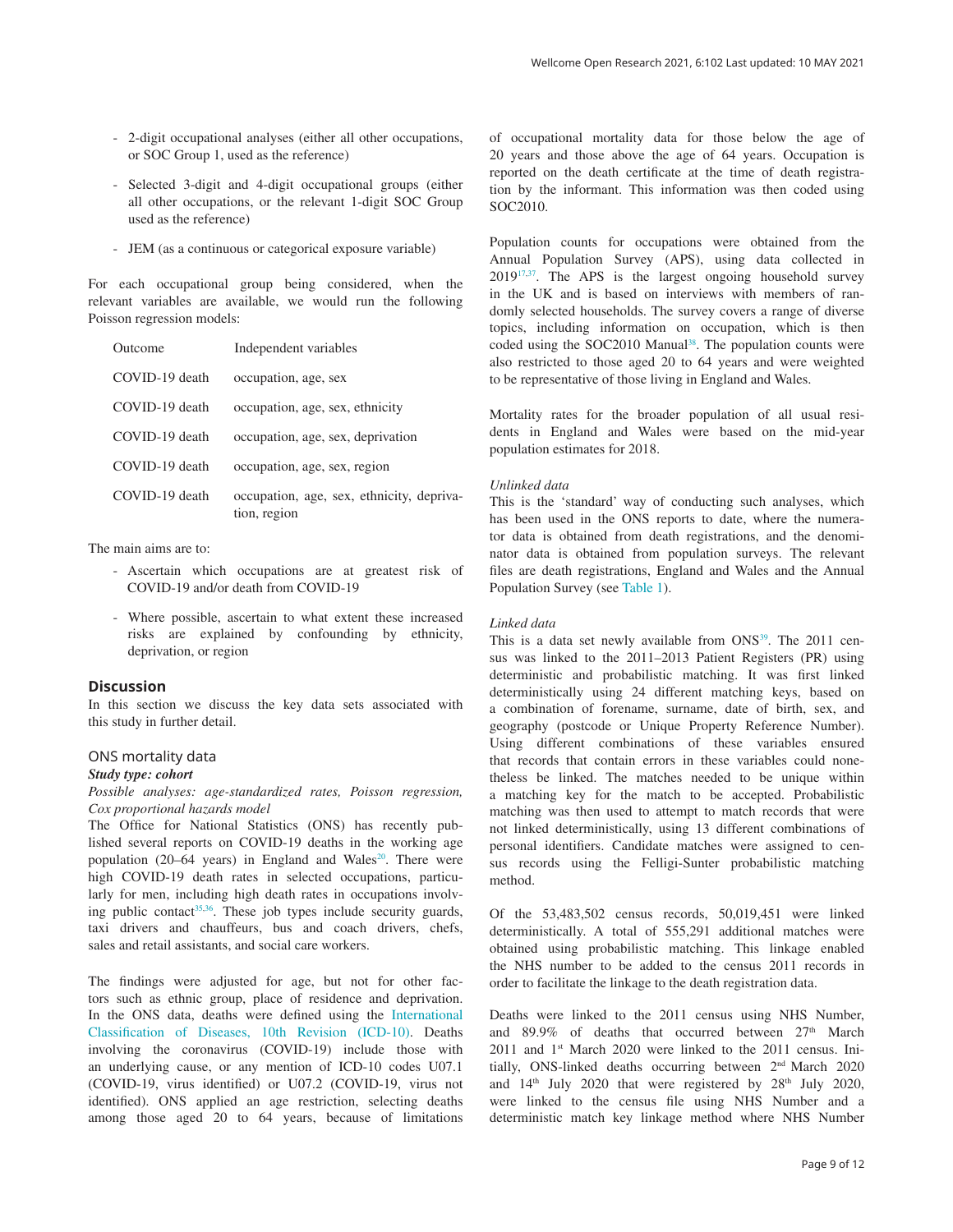was unavailable, achieving a linkage rate of 90.2% of deaths. The unmatched deaths comprise people not present in the UK at the 2011 census, people who arrived in the UK in the year before the census (and were excluded from the study), and people who were present at census but not enumerated in the census.

The study dataset does not contain any information on whether individuals have left the country. To avoid biasing the denominators, ONS derived and applied weights reflecting the probability of having remained in the country between March 2011 and March 2020, based on data from the NHS Patient Register and the International Passenger Survey (IPS).

Despite being in the population at risk of COVID-19-related death in March 2020, ONS did not replenish the sample with post-2011 births or immigrants. While the latter group could have been identified and in principle linked to our data, neither group are captured in the 2011 census and therefore they have no ethnicity or covariate data recorded. Additionally, the younger population have been the least affected with COVID-19 related hospitalisation and mortality. For the same reason, individuals not enumerated at the 2011 census (estimated to be 6.1% of the population of England and Wales) were not included in the study population.

At this stage, the data set only includes deaths for 2020, but it is possible that deaths from 2011–2019 could also be linked.

#### UK Biobank

#### *Study type: cohort, nested case-control (test-negative design)*

*Possible analyses: Poisson regression, Cox proportional hazards model, logistic regression*

UK Biobank is a population-based prospective study involving 502,506 participants throughout England and Wales<sup>40</sup>, recruited during 2006–2010. The study had a very low response rate  $(5.5\%)$ <sup>41</sup>, meaning that the initial cross-sectional baseline analyses are likely to be subject to selection bias, but this is less likely to affect analyses based on subsequent follow-up over time<sup>42</sup>. At the latest follow-up (pre-pandemic), 14,423 participants had died, leaving 488,083 living participants around the time that the COVID-19 pandemic commenced.

UK Biobank has baseline information on a large number of variables, including demographic and social data, health risk data, medical factors, and environmental exposures. The demographic variables include age, sex, and ethnicity (defined as White, Black, and Other). Social variables include education, housing, and household income. Current occupation was recorded at recruitment (during 2006–2010), and this has been coded using SOC2000 codes<sup>43</sup>.

UK Biobank also includes the results of COVID-19 tests from Public Health England's Second Generation Surveillance System microbiology database<sup>40</sup>. Chadeau-Hyam et al.<sup>40</sup> recently analysed this data which included the results from 7,539 tests from 4,509 UK Biobank participants between  $16<sup>th</sup>$  March and 18th May 2020. More recently, Mutambudzi *et al.*[43](#page-11-0) analysed the COVID-19 test results for the period  $16<sup>th</sup>$  March to  $26<sup>th</sup>$  July

2020 in relation to occupation. They found that there were 120,075 working participants aged 49–64 years in 2020, after excluding those who had died previously, or had missing data. They compared the occupation at baseline to that at follow-up, for a sub-cohort of 12,292 people who completed further data collection between 30<sup>th</sup> April 2014 and 7<sup>th</sup> March 2019. They found high agreement between the job at baseline and at follow-up: 67% for 'other essential workers', and 92% for 'non-essential workers'. For more narrowly defined occupational groups, agreement ranged from 53% for food workers to 88% for healthcare professionals.

#### *Cohort analyses*

One possible set of analyses for this data is to undertake standard cohort (Poisson regression of Cox regression) analyses with a positive SARS-CoV-2 test as the outcome. Such analyses have been performed by Chadeau-Hyam *et al.*[40](#page-11-0) who also compared the risk factors for positive COVID-19 tests with those for negative COVID-19 tests (this is discussed further below). Mutambudzi *et al.*[43](#page-11-0) have performed similar analyses with severe COVID-19 (a +ve test in a hospital setting and/or COVID-19-related death) as the outcome. Thus, they have already published findings for the standard SOC occupational groups but have not published any findings for COVID-19-related JEM.

# *Nested case-control (test-negative design)*

An alternative approach to analysing the UK Biobank data would be to use the test-negative design. The rationale for this is that during the first wave of the pandemic testing was done on the basis of symptoms and/or high-risk occupations (e.g. healthcare workers), so standard cohort analyses may be biased (e.g. Chadeau-Hyam *et al.*[38](#page-11-0) found particularly high positivity rates for healthcare workers which may just reflect that this group was being tested regularly). Chadeau-Hyam *et al.* in part addressed this selection bias by comparing the findings for positive and negative COVID-19 tests (they compare the findings for tested vs non-tested, +ve vs non-tested, -ve vs non-tested, and +ve vs -ve), but such an analysis has not been done for occupation.

#### Understanding Society

#### *Study type: cohort, nested case-control*

## *Possible analyses: Poisson regression, Cox proportional hazards model, logistic regression*

Understanding Society is a UK-wide long-term longitudinal study involving approximately 10,000 participants per decade. Understanding Society uses probability sampling and is constructed to allow population inferences. From April 2020, participants from the main Understanding Society sample completed an online survey relating to the COVID-19 pandemic once a month from April to July, and then once every 2 months from September onwards. Each survey includes core content (e.g. SARS-CoV-2 test results and symptoms, information about working from home or furlough) which is designed to track changes. The survey also includes variable content adapted each month as the coronavirus situation develops. The latest release of data was for the September 2020 questionnaire, and at that point 19,763 participants had completed at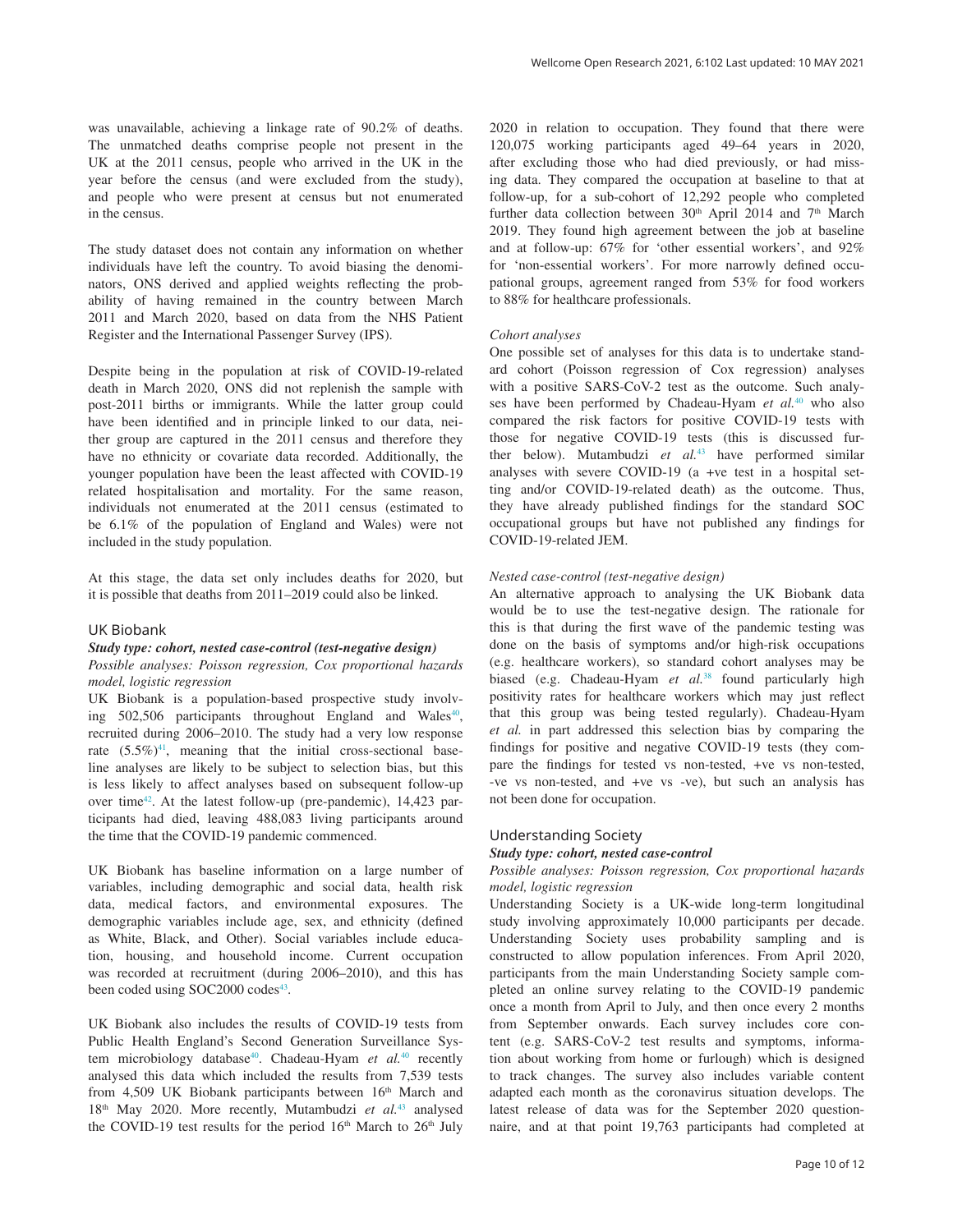least one survey. Occupation data was collected in June 2020 and this included 3-digit SOC codes and sector data. The dataset contains information on age, gender, and ethnicity, as well as geographical information. Nandi and  $Platt^{44}$  found that within the Understanding Society population, Black Africans are more likely to report experiencing SARS-CoV-2 symptoms than White UK, and this could not be explained by greater exposure to overcrowding or by the fact that they were keyworkers.

The Understanding Society suite of data sets includes weighting (if necessary) to allow valid population inferences. This includes weighting related to the design (clustering and stratification) and to the response. Weighted analyses may be conducted using SVYDESIGN commands in [R](https://www.r-project.org/).

#### *Cohort analyses*

One possible set of analyses for this data is to undertake standard cohort (Poisson regression or Cox regression) analyses with either positive SARS-CoV-2 test and/or symptoms suggestive of SARS-CoV-2 as the outcome, and using the 1-digit SOC codes or sector as covariates. Note that this dataset is unlikely to be large enough to consider breakdown by 2-digit SOC codes. Covariates that take into account periods of working from home or furlough can be included (these could be time-varying). Analysis using covariates derived from the JEM can be also included. Symptom data is likely to overestimate the incidence of SARS-CoV-2, however access to testing and motivation to take a test is likely to vary by occupation whereas reporting of symptoms is likely to be independent of occupation.

#### *Nested case-control (test-negative design)*

An alternative approach to analysing the UK Understanding Society data would be to use the test-negative design. The rationale for this is that during the first wave of the pandemic testing was done on the basis of symptoms and/or high-risk occupations (e.g. healthcare workers), so standard cohort analyses may be biased. Usually once someone has tested positive, they would not be re-tested, and if they were, they would be excluded from the analysis. Thus, the analysis would include all tests of people who had not previously tested positive, and the test+ves and the test-ves would then be compared. Of course, someone may test negative on one date (for which they would be a test-ve control) and test +ve on a subsequent date (for which they would be a test+ve case), but this is allowable under the test-negative design (and density-matched case-control studies in general<sup>[45](#page-11-0)</sup>), provided that the data are adjusted for date of test.

## OpenSafely

#### *Study type: cohort, nested case-control*

*Possible analyses: Poisson regression, Cox proportional hazards model, logistic regression*

OpenSafely is a database involving national (England) primary care electronic health record data and is linked to ONS death data. The database includes 17,289,392 adults (male and female who are 18 years and above) currently registered as active participants in a TPP (a healthcare technology company) general practice in England on 1<sup>st</sup> February 2020, and with at least one year of prior follow-up in the GP practice to ensure that baseline characteristics have been adequately captured. The database includes information on age, sex, Body Mass Index (BMI), smoking, and a large number of comorbidities.

Williamson *et al.*<sup>[46](#page-11-0)</sup> have analysed the OpenSafely data and linked the primary care records to 10,926 COVID-19-related deaths. They found higher death rates to be related to male sex, older age, higher deprivation, diabetes, severe asthma, and various other medical conditions. Black and South Asian people were at higher risk of COVID-19-related death, even after adjustment for potential confounders.

The ethnic differences were explored further by Mathur *et al.*[23](#page-11-0) who found substantial evidence of ethnic inequalities in the risk of testing +ve, ICU admission, and mortality, which persisted after accounting for explanatory factors including household size. However, they noted that some of this excess risk may be related to factors not captured in clinical records such as occupation. They note that prioritizing linkage between health, social care and employment data and engaging with ethnic minority communities is essential for generating evidence to prevent further widening of ethnic inequalities in COVID-19.

Thus, OpenSafely is a potentially important database for examining occupational differences in COVID-19 incidence, severity, and mortality, adjusted for other factors such as deprivation and ethnicity. However, occupational information has not been linked to OpenSafely at this stage.

## **Conclusions**

A large number of data sets are available to potentially assess occupational risks of COVID-19 incidence, severity, or mortality. All have various strengths and weaknesses. For example, mortality data suffer from problems of coding of COVID-19 deaths, and the unavailability (in England and Wales) of deaths that have been referred to the Coroner, and testing data is heavily biased in some periods (particularly the first wave) because some occupations (e.g. healthcare workers) were tested more often than the general population. In principle, random population surveys are ideal for estimating population prevalence and incidence but are also affected by non-response. Thus, any analysis of the risks in a particular occupation or sector (e.g. transport), will require a careful analysis and triangulation of findings across the various available data sets.

## **Data availability**

#### Underlying data

All data underlying the results are available as part of the article and no additional source data are required.

## Extended data

OSF: PROTECT initiative extended Covid-19 occupational questionnaire. <https://doi.org/10.17605/osf.io/hdc8s><sup>19</sup>.

Data are available under the terms of the [Creative Commons](https://creativecommons.org/licenses/by/4.0/legalcode)  [Attribution 4.0 International license](https://creativecommons.org/licenses/by/4.0/legalcode) (CC-BY 4.0).